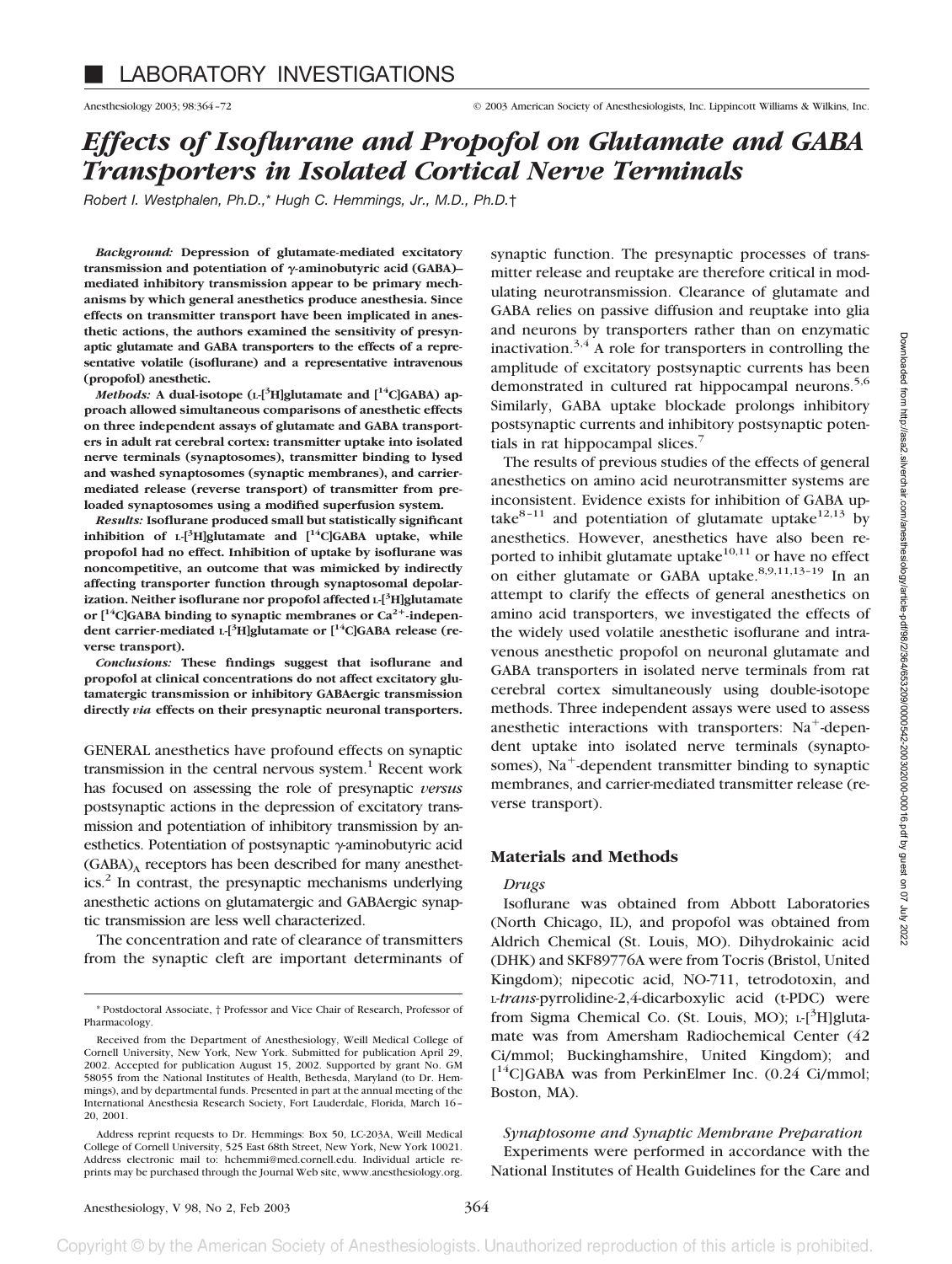Use of Laboratory Animals and approved by the Weill Medical College of Cornell University Institutional Animal Care and Use Committee (New York, New York). Male Sprague-Dawley rats (weight, 250–350 g) were anesthetized with 80%  $CO<sub>2</sub>$ –20%  $O<sub>2</sub>$  and sacrificed by cervical dislocation. The whole brain was rapidly removed and placed on ice. The cerebral cortex was dissected out and homogenized in 10 volumes of ice-cold 0.32 <sup>M</sup> sucrose with a motor-driven (500 rpm) Teflon– glass homogenizer (Thomas Scientific, Swedesboro, NJ), and the homogenate was centrifuged for 2 min at 4,000*g*. Crude synaptosomes (supernatant) were demyelinated by centrifugation though 0.8 <sup>M</sup> sucrose (10 ml S1 layered onto 10 ml sucrose, 0.8 M) for 30 min at 36,000*g*. <sup>20</sup> The pellet was either resuspended in ice-cold  $0.32$  M sucrose for use within 5 h (for intact synaptosomes that sequester transmitter by active transport) or lysed in 10 volumes of ice-cold 5 mm 2-amino-2-hydroxymethyl-propane-1,3-diol (Tris)-HCl, pH 7.4 (for synaptic membranes that contain neuronal transporters with functional transmitter binding sites). Synaptosomes resuspended in hypoosmotic buffer were allowed to lyse for 30 min on ice before centrifugation at 20,000*g* for 15 min. The resulting pellet was resuspended in two volumes of 5 mm Tris-HCl, pH 7.4, and frozen at  $-70^{\circ}$ C until use (within 6 weeks). Protein concentrations were determined by the method of Bradford using bovine serum albumin as a standard. $21$ 

## *Glutamate and GABA Uptake*

 $Na<sup>+</sup>$ -dependent uptake of glutamate and GABA was determined by incubating synaptosomes  $(40 - 90 \mu g)$  protein) with 200 nm L-[<sup>3</sup>H]glutamate and 50 nm [<sup>14</sup>C]GABA with a range of concentrations of propofol  $(0.3-100 \mu m)$ in 5-ml glass tubes), isoflurane  $(0.2-1.7 \text{ mm in closed})$ 1.5 ml polyethylene microcentrifuge tubes; final concentrations determined by gas chromatography), tetrodotoxin (0.5-2  $\mu$ <sub>M</sub>), unlabeled L-glutamate (0.3-1,000  $\mu$ <sub>M</sub>), and/or unlabeled GABA  $(0.1-300 \mu)$ . Incubation was for 1.5–2 min at 37°C in 0.5 ml Krebs–HEPES buffer (composition:  $140$  mm NaCl,  $5$  mm KCl,  $20$  mm HEPES– NaOH, 1 mm  $MgCl<sub>2</sub>$ , 1.2 mm Na<sub>2</sub>HPO<sub>4</sub>, 5 mm NaHCO<sub>3</sub>, and 10 mm D-glucose, pH 7.4). Isoflurane was added to the assay tubes by appropriate dilution of saturated solutions of isoflurane (in assay buffer; 10-12 mm) prepared 12–24 h prior to experimentation. Propofol was added from concentrated solutions prepared in dimethyl sulfoxide and then diluted in assay buffer in glass tubes prior to addition to assay tubes (maximum dimethyl sulfoxide concentration  $\leq 0.5\%$  [v/v] in assay). In some experiments, NaCl was replaced with choline chloride (ChCl) to determine the level of  $Na^+$ -dependent uptake, glutamate (t-PDC) and GABA (nipecotic acid and NO-711) uptake blockers were used to inhibit uptake directly, or the  $Na<sup>+</sup>$  channel blocker tetrodotoxin was used to alter the  $Na<sup>+</sup>$  gradient that can influence amino acid uptake. Synaptosomes (containing transported radiolabeled transmitter) were separated from the external medium by vacuum filtration through Whatman GF/C glass fiber filters (Maidstone, United Kingdom) and washed twice with 5 ml ice-cold NaCl, 0.9%. Filter radioactivity was quantified by liquid scintillation spectrometry using BioSafe II scintillation cocktail (RPI, Mt. Prospect, IL) and a liquid scintillation spectrometer (Beckman Coulter LS 6000IC, Fullerton, CA) with dualisotope quench correction.

## *Glutamate and GABA Transporter Binding*

 $Na^+$ -dependent binding of L- $[^3H]$ glutamate and [<sup>14</sup>C]GABA to their transporters on synaptic membranes was determined using a modification of previous methods.<sup>22–25</sup> Synaptic membrane preparations were thawed, washed with  $2 \times 20$  volumes of 5 mm Tris-HCl, pH 7.4, to remove endogenous transmitter, and incubated  $(17-45 \mu g)$  protein) with 200 nm L-[<sup>3</sup>H]glutamate and 250 nm  $14C$ GABA in 0.5 ml assay buffer (120 mm NaCl and 50 mm Tris-HCl, pH  $7.4$ ) in 1.5-ml polyethylene microcentrifuge tubes. In some experiments, NaCl was replaced with ChCl to determine the level of  $Na<sup>+</sup>$ -dependent binding. Binding was measured at  $20-22^{\circ}C^{24}$  in the presence of a range of unlabeled L-glutamate (0.01– 100  $\mu$ M) and GABA (0.01-100  $\mu$ M). Drugs listed above (Methods: Glutamate and GABA Uptake section) were added in a parallel set of tubes. After a 20-min incubation, which allowed binding to reach equilibrium (data not shown), radioactivity bound to synaptic membranes was separated from supernatant (free radioactivity) by centrifugation (5 min at 15,000*g*, 4°C). The surface of the resulting pellet and the inside of the tube were washed with  $2 \times 1.8$  ml ice-cold assay buffer, and the residue was analyzed for radioactivity as above (Methods: Glutamate and GABA Uptake section). Separate experiments showed no significant change in isoflurane concentration during the incubation and centrifugation steps of the assay (data not shown).

## *Glutamate and GABA Release*

Demyelinated rat cerebrocortical synaptosomes were preloaded with  $8 \text{ nm L}$ <sup>3</sup>H]glutamate and 440 nm  $[14C]$ GABA for 15 min at 30°C in Krebs-HEPES buffer, centrifuged (10 min at 20,000*g*, at 4°C), and resuspended in ice-cold 0.32 <sup>M</sup> sucrose. Synaptosomes were confined by Whatman GF/B glass fiber filter disks and superfused at 0.5 ml/min with  $Ca^{2+}$ -free Krebs–HEPES buffer containing 0.1 mm EGTA (initially bubbled with 95% O<sub>2</sub>–5% CO<sub>2</sub> for 10 min) at  $36^{\circ}$ C using a customized Brandel SF12 superfusion apparatus (Gaithersburg, MD). Release was induced by pulses of 30 mm  $K^+$  (with KCl replacing equivalent NaCl) for 3 min, and fractions were collected every minute. At the end of each experiment, synaptosomes were lysed with 0.2 M perchloric acid, and the radioactivity in the synaptosomes and fractions was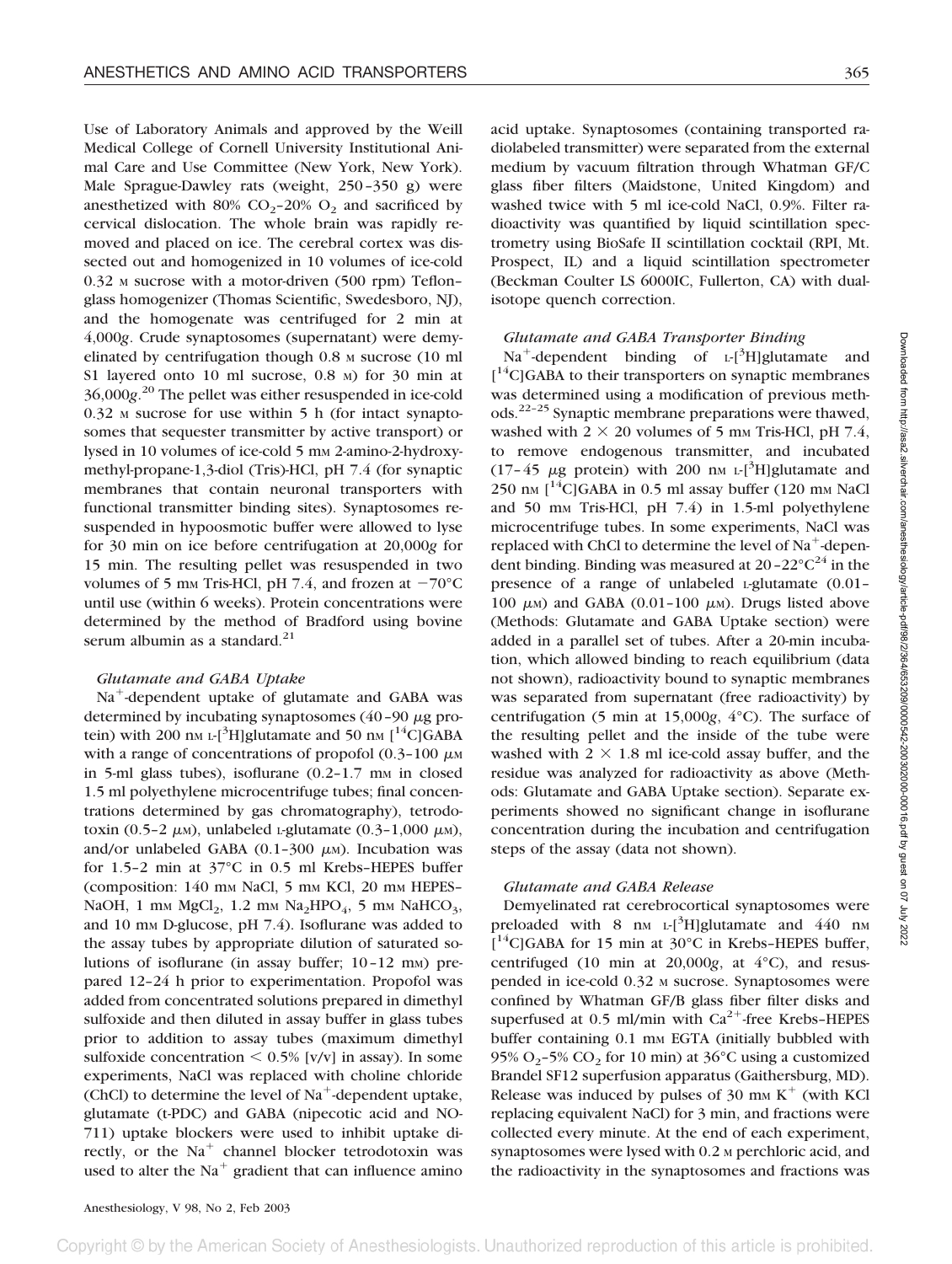determined as described above (Methods: Glutamate and GABA Uptake section). Release was expressed as a fraction of synaptosomal content of transmitter prior to each fraction collected (fractional release). Release pulse magnitude was determined by subtracting baseline release from cumulative fractional release during stimulation. Isoflurane or propofol were introduced 3 min prior to and during stimulation through polytetrafluoroethylene tubing from glass syringes (closed system) or glass tubes (open system), respectively. Blockers of glutamate  $(HK)^{26,27}$  and GABA (SKF89776A)<sup>28,29</sup> uptake were introduced using the closed-system procedure. These inhibitors do not stimulate release because they are not substrates for their respective transporters,  $26,30$  and they do not promote heteroexchange, $^{26,31}$  potentiate depolarization (as does NO-711), $32$  or activate GABA<sub>A</sub>-like ion channels (as does nipecotic acid). $33,34$  In parallel experiments, isoflurane and propofol concentrations in the superfusate were determined by gas chromatography<sup>35</sup> or high-performance liquid chromatography,<sup>36</sup> respectively.

#### *Data Analysis*

Maximum binding  $(B_{max})$  and apparent affinity  $(K_d)$  of  $L$ -[<sup>3</sup>H]glutamate or  $\left[ {}^{14}C \right]$ GABA binding to rat cortical synaptic membranes were determined from radioligand binding assays using equations 1 and 2:

$$
\mathbf{B}_{\text{max}} = \left[\frac{\mathbf{K}_{\text{d}}\mathbf{L}}{\left[\mathbf{L}\right]} + 1\right] \times \mathbf{B} \tag{1}
$$

$$
K_{d}I = \frac{IC_{50}}{1 + \frac{[L]}{K_{d}L}}
$$
 (2)

A constant radioligand concentration ([L]) was displaced by a range of concentrations of the unlabeled amino acid equivalent ([I]). The displacement data established B (amount of radioligand bound at concentration L in the absence of displacer) and  $IC_{50}$  (relative to [L]), which were estimated from linear curves created by plotting logit-converted B against log [I] and fitted using a least-squares curve fitting program (MKMODEL; Biosoft, Cambridge, United Kingdom). The program established the binding parameters  $B_{\text{max}}$  (maximum binding at ~[L]),  $K_dL$  (dissociation constant of L), and  $K_dI$  (dissociation constant of displacer) according to equations 1 and 2,<sup>37</sup> where K<sub>d</sub>L was fixed to equal K<sub>d</sub>I (radioligand = displacer).

Curve fitting used a one-site model, thereby analyzing only the parameters of the high-affinity binding site as the influence of the low-affinity binding site was removed by incorporating it into nonspecific binding. Any apparent experimental effect on  $B_{\text{max}}$  or  $K_d$  was reanalyzed with  $K_d$  or  $B_{\text{max}}$ , respectively, fixed to the control value. This procedure eliminated potential influences of each parameter on the other due to their mathematical interrelation.<sup>38</sup> Kinetic parameters ( $V_{\text{max}}$  and  $K_{\text{m}}$ ) for accumulation of  $L^{3}H$ ]glutamate or  $[14C]GABA$  into rat cortical synaptosomes were estimated by the same method.

Inhibition data were analyzed using Prism version 3.02 (GraphPad Software, San Diego, CA) to estimate  $E_{\text{max}}$ ,  $IC_{50}$ , and Hill slope. Unpaired *t* tests were used to test for significant differences between control  $K_d$  and  $K_m$  values and between control and experimental data from carriermediated transport experiments. Uptake inhibitors and binding displacers were tested for significant effects using one-way analysis of variance followed by the Dunnett multiple comparison test. The  $V_{\text{max}}$  or  $K_{\text{m}}$  values determined from uptake kinetic experiments, performed in the presence or absence of isoflurane, were tested for significant differences using paired *t* tests. Since the means of data sets in this study were obtained from *in vitro* studies, which display experimental rather than biologic variance, the SEM is reported.

## **Results**

*Glutamate and GABA Uptake*

Uptake of  $L^{-1}$ <sup>3</sup>H]glutamate and  $[$ <sup>14</sup>C]GABA into rat cortical synaptosomes was largely  $Na^+$ -dependent; uptake in the absence of Na<sup>+</sup> was 16  $\pm$  5 and 5  $\pm$  0.4% of total uptake in the presence of  $Na<sup>+</sup>$ . These values are consistent with maximum inhibition of  $L$ -[<sup>3</sup>H]glutamate by 1 mm unlabeled L-glutamate (93  $\pm$  2% of total uptake) or [<sup>14</sup>C]GABA uptake by 300  $\mu$ <sub>M</sub> unlabeled GABA (94  $\pm$  1%) of total uptake) in the presence of  $Na<sup>+</sup>$  (data not shown).

Kinetic parameters for  $L^{-1}$ <sup>3</sup>H]glutamate and  $[$ <sup>14</sup>C]GABA uptake (table 1) are consistent with previous reports of high-affinity excitatory amino acid transport $4,26,39-42$ and GABA transport<sup>43</sup> in isolated nerve terminals. The transport assay parameters of  $V_{max}$  and  $K_m$  determined in the presence of both inhibiting amino acids did not differ significantly from those determined in parallel assays using each amino acid alone (table 1). This verified the accuracy of the dual-label assay in detecting changes in the transport of one amino acid independently of the other. Na<sup>+</sup>-dependent L-[ ${}^{3}$ H]glutamate uptake was inhibited by increasing concentrations of unlabeled L-glutamate, DHK, and isoflurane but not by unlabeled GABA, NO-711, or propofol (fig. 1A).  $\int_0^{14}$ C|GABA uptake was inhibited by unlabeled GABA, NO-711, SKF89976A, or isoflurane but not by unlabeled L-glutamate, DHK, or propofol (fig. 1B). Although isoflurane-induced [<sup>14</sup>C]GABA uptake inhibition was not statistically significant, the data fitted to a sigmoidal inhibition curve. This effect was found to be significant by kinetic analysis using varying ligand concentrations (see below; Results: Glutamate and GABA Uptake section). Tetrodotoxin enhanced both  $L$ -[<sup>3</sup>H]glutamate and  $[$ <sup>14</sup>C]GABA uptake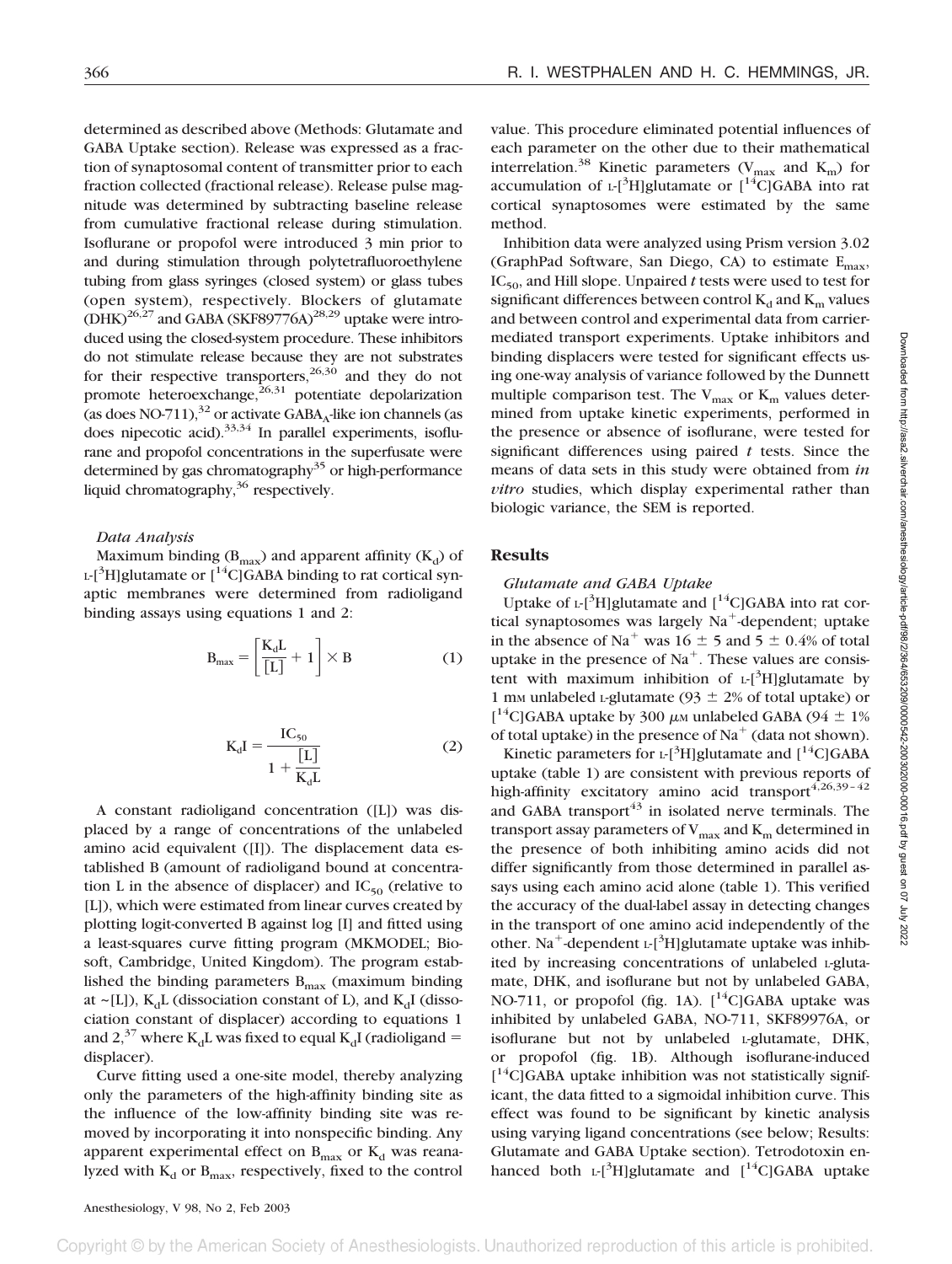| Amino Acid  | Kinetic Parameters                                             |                                  |                                                                |                                    |  |
|-------------|----------------------------------------------------------------|----------------------------------|----------------------------------------------------------------|------------------------------------|--|
|             | Uptake                                                         |                                  | <b>Binding</b>                                                 |                                    |  |
|             | $V_{\text{max}}$ , nmol · min <sup>-1</sup> · mg <sup>-1</sup> | $K_{\rm m}$ , $\mu$ M            | $B_{\text{max}}$ , nmol · min <sup>-1</sup> · mq <sup>-1</sup> | $K_{\rm cl}$ , $\mu$ M             |  |
| Glutamate   | $2.5 \pm 0.4$<br>$(116 \pm 11\%)$                              | $14 \pm 1.4$<br>$(100 \pm 21\%)$ | $3.2 \pm 0.6$<br>$(100 \pm 0.9\%)$                             | $2.3 \pm 0.5^*$<br>$(95 \pm 5\%)$  |  |
| <b>GABA</b> | $1.2 \pm 0.2$<br>$(94 \pm 5\%)$                                | $4.6 \pm 0.5$<br>$(96 \pm 6\%)$  | $0.2 \pm 0.1$<br>$(103 \pm 2\%)$                               | $1.4 \pm 0.2^*$<br>$(87 \pm 13\%)$ |  |

**Table 1. Kinetic Parameters of L- 3 HGlutamate and 14CGABA Uptake and Binding**

Results obtained from least-squares curve fitting analysis of uptake and binding data using a dual-label approach, in which single and dual inhibitor/displacer assays were performed in parallel. Parameters maximum velocity (V<sub>max</sub>; nmol · min<sup>-1</sup> · mg protein<sup>-1</sup>), Michaelis-Menten constant (K<sub>m</sub>; µм), maximum binding (B<sub>max</sub>; nmol · min<sup>-1</sup> · mg protein<sup>-1</sup>), and dissociation constant (K<sub>d</sub>; µM) are reported as mean  $\pm$  SEM (n = 9-16). Differences between K<sub>m</sub> and K<sub>d</sub> values were analyzed using the *t* test analysis. Results are compared to those obtained using a single inhibitor/displacer (in parentheses), presented as a percentage of intraassay (paired) value from "single" assay and tested using paired  $t$  test analysis ( $n = 3-5$ ).  $* P < 0.001$ .

GABA =  $\gamma$ -aminobutyric acid.

(figs. 1A and B). This may result from an increase in the  $[Na^+]_o/[Na^+]$ ; ratio, which is a factor in driving the uptake of transmitters coupled to the cotransport of  $Na^+$ .  $^{29,44-47}$ 

Inhibition by isoflurane of  $L$ -[<sup>3</sup>H]glutamate uptake  $(IC_{50} = 0.74 \pm 0.03$  mm;  $I_{max} = 40 \pm 2\%)$  and  $[^{14}C]GABA$ uptake (IC<sub>50</sub> = 0.78  $\pm$  0.02 mm; I<sub>max</sub> = 17  $\pm$  2%) occurred at concentrations twofold higher than the clinically effective concentration (minimum alveolar concentration [MAC] =  $0.35$  mm in rat).<sup>48</sup> L-[<sup>3</sup>H]glutamate uptake inhibition data yielded a Hill slope of  $-5$  for isoflurane, compared to  $-1$  for *L*-glutamate. Similarly, [<sup>14</sup>C]GABA uptake inhibited by isoflurane or GABA produced Hill slope values of  $-8$  and  $-1$ , respectively. This indicates a qualitative difference between the inhibition of uptake mediated by isoflurane and substrate.

Kinetic analysis was consistent with noncompetitive inhibition by isoflurane  $(0.7 \text{ mm})$  of  $L$ -[<sup>3</sup>H]glutamate (fig. 2A) and  $\left[\right]^{14}C$  GABA (fig. 2B) uptake; this is demonstrated by a reduced  $V_{\text{max}}$  (y-intercept) with an unchanged  $K_{\text{max}}$ (slope). In contrast to the linear regression approach used in Eadie-Hofstee analysis, nonlinear curve fitting yields improved estimates of the parameters and avoids the inaccuracies of graphical methods. $49,50$  Analysis by least-squares curve fitting confirmed that uptake inhibition by isoflurane was associated with significant reduction in  $V_{\text{max}}$ , with unchanged  $K_{\text{m}}$  (table 2). Uptake of both glutamate and, to a lesser degree, GABA was inhibited significantly by  $0.7$  mm isoflurane (table 2). In the concentration–effect assays (fig. 1), only inhibition of glutamate uptake was statistically significant, probably due to greater variance within these data and the smaller effect on  $[$ <sup>14</sup>C]GABA uptake compared with  $L$ - $[$ <sup>3</sup>H]glutamate uptake.

Since a change in  $K_m$  can influence  $V_{max}$  because of their mathematical interrelation,  $V_{\text{max}}$  was reanalyzed with  $K_m$  held constant at the control value. This showed that the noncompetitive inhibition of  $L$ -[<sup>3</sup>H]glutamate or [<sup>14</sup>C]GABA uptake by isoflurane was not due to changes in  $K<sub>m</sub>$  (table 2). Partial depolarization by in-



**Fig. 1. Effects of anesthetics and other drugs on the uptake of L-[3 H]glutamate (***A***) and [14C]GABA (***B***) into rat cortical synaptosomes.**  $^*P$  < 0.05,  $^{**}P$  < 0.01 *versus* control (n = 4–7).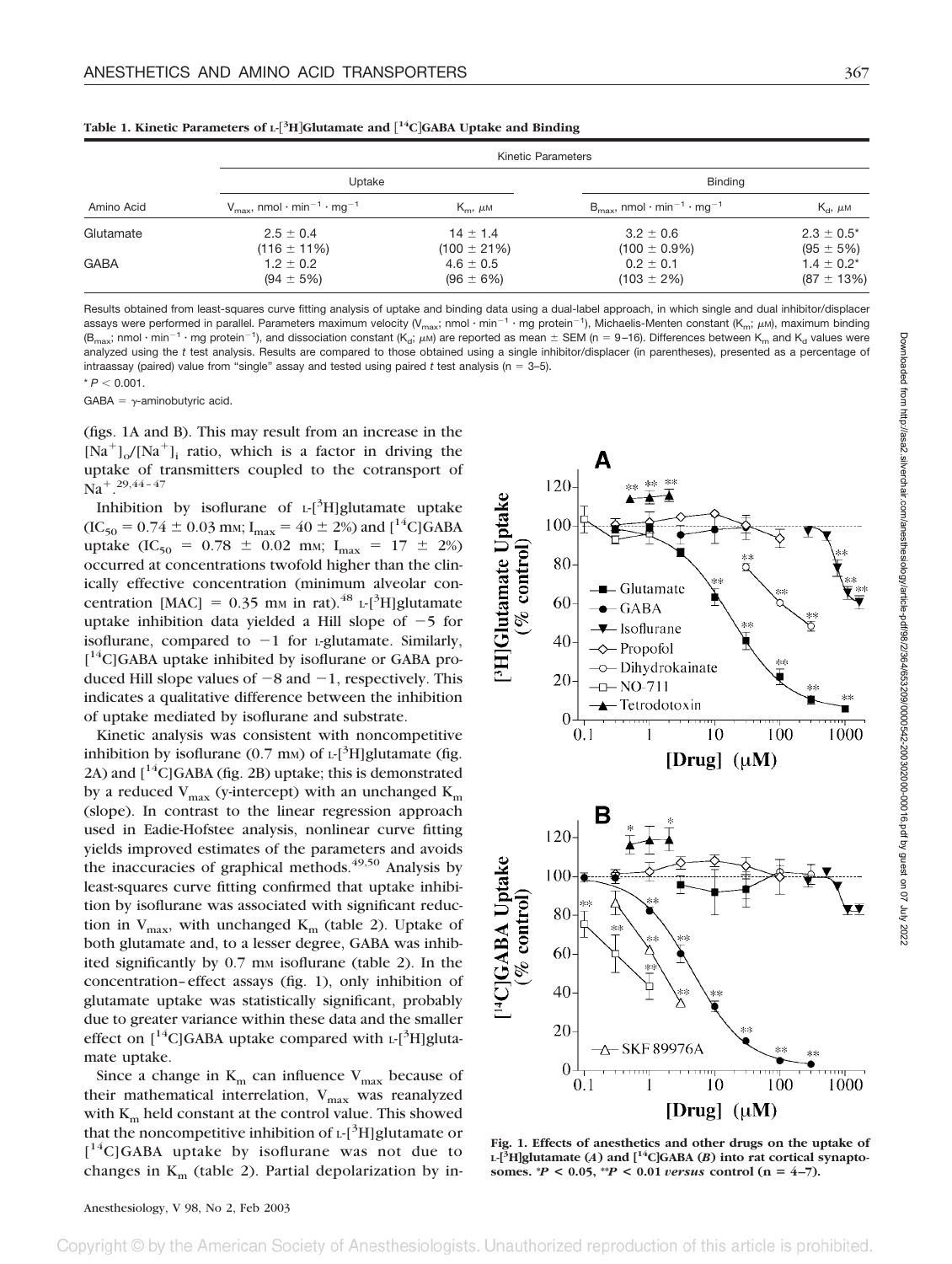

Fig. 2. Eadie-Hofstee plots of synaptosomal uptake of L-<sup>[3</sup>H]glu**tamate (***A***) and [14C]GABA (***B***) expressed as percentage of control axis intercepts and fitted by linear regression. L-[3 H]glutamate** uptake was inhibited noncompetitively by 0.7 mm isoflurane or 15 mm KCl and inhibited competitively by 50  $\mu$ m DHK. Control:<br>V<sub>max</sub> = 1.8 ± 0.5 nmol · min<sup>-1</sup> · mg protein<sup>-1</sup>; K<sub>m</sub> = 26 ± 4  $\mu$ m.<br>[<sup>14</sup>C]GABA uptake was inhibited noncompetitively by 0.7 mm **isoflurane or 15 mm** KCl and inhibited competitively by 0.2  $\mu$ M **NO-711.** Control:  $V_{\text{max}} = 0.7 \pm 0.3 \text{ nmol} \cdot \text{min}^{-1} \cdot \text{mg protein}^{-1}$ ;  $K_m = 7 \pm 0.7 \mu M \quad (n = 3-5).$ 

creasing extracellular  $K^+$  also produced noncompetitive inhibition (figs. 2A and B). In comparison, DHK (fig. 2A) or NO-711 (fig. 2B) competitively and selectively inhibited L-[<sup>3</sup>H]glutamate or  $[$ <sup>14</sup>C]GABA uptake, respectively.

# *Glutamate and GABA Transporter Binding*

Maximal inhibition of  $L$ -[<sup>3</sup>H]glutamate and  $\int_1^{14}C$ ]GABA binding by L-glutamate or GABA, respectively, matched the level of Na<sup>+</sup>-dependent binding (fig. 3). Conversely,  $Na<sup>+</sup>$ -independent binding equaled nonspecific binding (fig. 3).  $\int_1^{14}$ C|GABA binding showed more nonspecific binding compared to  $L^{3}H$ ]glutamate binding.

 $Na^+$ -dependent L-[<sup>3</sup>H]glutamate and  $[$ <sup>14</sup>C]GABA binding to cortical synaptic membranes was displaced by their respective unlabeled amino acids with kinetic parameters (table 1) consistent with published values.<sup>25,41</sup> Using a paired  $t$  test analysis,  $B_{\text{max}}$  and  $K_d$  values determined in dual-label, dual-inhibitor assays did not differ significantly from those determined from dual-label, single-inhibitor assays performed in parallel (table 1).

L-glutamate and t-PDC but not GABA, propofol, isoflurane, or tetrodotoxin displaced L-[<sup>3</sup>H]glutamate binding (fig. 4A).  $\int_1^{14}$ C|GABA binding was displaced partially by unlabeled GABA and nipecotate but not by glutamate, t-PDC, propofol, isoflurane, or tetrodotoxin (fig. 4B).

# *Glutamate and GABA Reverse Transport*

In the absence of  $Ca^{2+}$ , K<sup>+</sup>-induced release of  $L$ -[<sup>3</sup>H]glutamate and [<sup>14</sup>C]GABA from preloaded synaptosomes occurs primarily by carrier-mediated reverse transport of cytoplasmic transmitter.<sup>51</sup> Addition of  $Ca^{2+}$  $(2 \text{ mm})$  triggers vesicular release,<sup>52</sup> such that total release increased significantly (fig. 5). As positive controls, 50  $\mu$ M DHK and 0.5  $\mu$ M SKF89976A selectively inhibited  $Ca^{2+}$ -independent release of L-[<sup>3</sup>H]glutamate and  $[$ <sup>14</sup>C]GABA, respectively (fig. 5).  $Ca^{2+}$ -independent release of L-[<sup>3</sup>H]glutamate and [<sup>14</sup>C]GABA induced by  $K^+$ was unaffected by 1 mm isoflurane or 15  $\mu$ m propofol (fig. 5).

## **Discussion**

Changes in transporter uptake activity influence transmitter levels in the synaptic cleft and thereby affect synaptic transmission.  $6,45$  Since general anesthetic action is associated with prominent depressant effects on excitatory transmission and enhancement of inhibitory neurotransmission, $<sup>1</sup>$  we investigated the actions of represen-</sup> tative anesthetics on presynaptic transporter-mediated uptake of the major excitatory (glutamate) and inhibitory (GABA) amino acid neurotransmitters by their native neuronal transporters.

The results of previous studies of the presynaptic actions of general anesthetics on amino acid neurotransmitter uptake have been inconsistent. Evidence has been provided for inhibition of GABA uptake by intravenous<sup>8,9</sup> but not by volatile<sup>8,13,15,19</sup> anesthetics. Volatile anesthetics have been reported to potentiate,  $12,13$  inhibit,<sup>10,11</sup> or have no effect on<sup>14-18</sup> glutamate uptake. Intravenous anesthetics have been reported to inhibit<sup>53</sup> or have no effect on<sup>11,14,16,17</sup> glutamate uptake.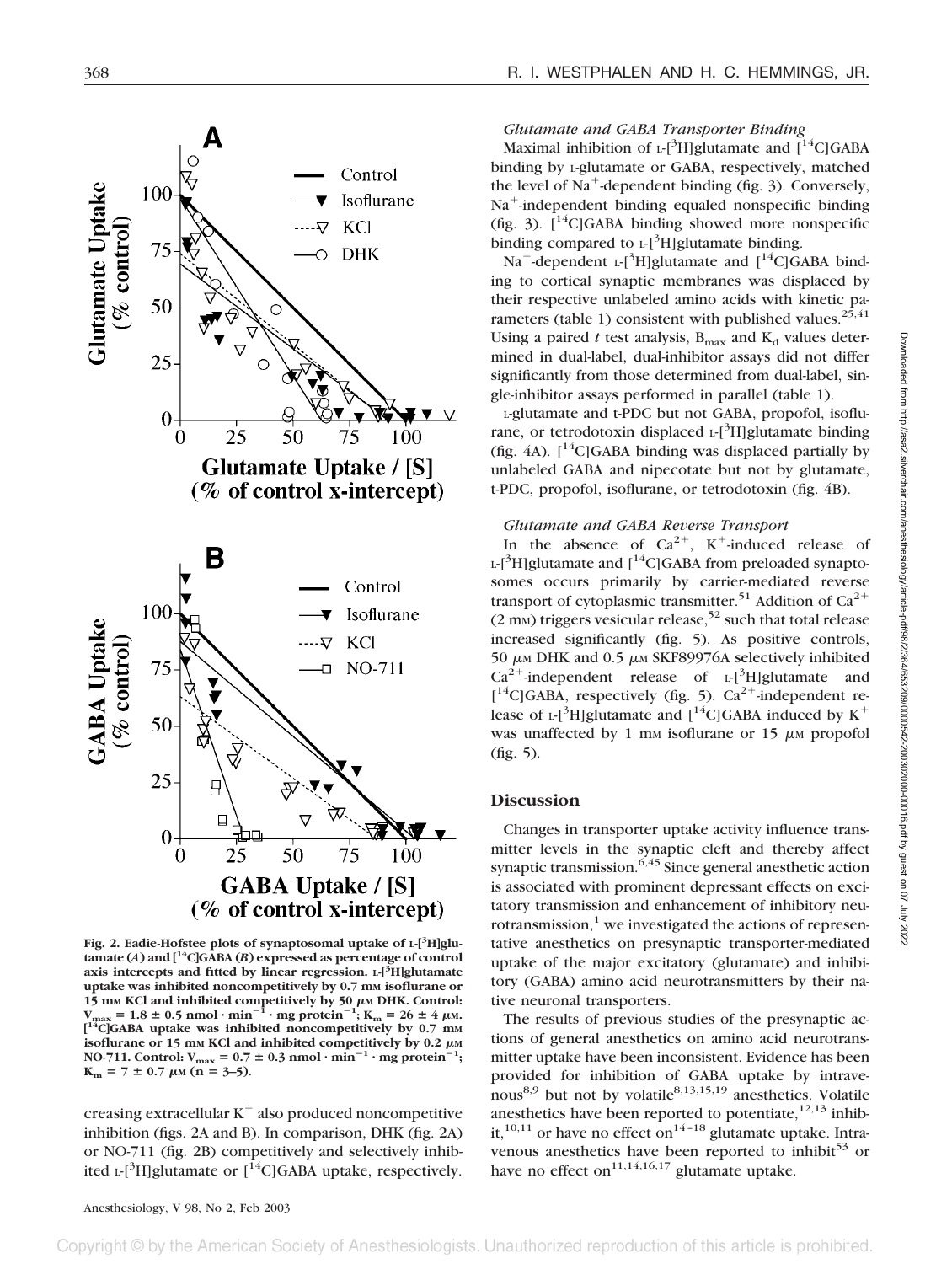|                                                    | <b>Kinetic Parameters</b>                                                  |                 |                                                                            |                 |
|----------------------------------------------------|----------------------------------------------------------------------------|-----------------|----------------------------------------------------------------------------|-----------------|
|                                                    | Eadie-Hofstee Linear Fit                                                   |                 | Least-Squares Curve Fit                                                    |                 |
|                                                    | $V_{\text{max}}$ , nmol $\cdot$ min <sup>-1</sup> $\cdot$ mg <sup>-1</sup> | $K_m$ , $\mu$ M | $V_{\text{max}}$ , nmol $\cdot$ min <sup>-1</sup> $\cdot$ mg <sup>-1</sup> | $K_m$ , $\mu$ M |
| [ <sup>3</sup> H]Glutamate                         |                                                                            |                 |                                                                            |                 |
| Control                                            | $3.0 \pm 0.2$                                                              | $32 \pm 3$      | $4.1 \pm 0.2$                                                              | $18 \pm 2.5$    |
| 0.7 mm isoflurane                                  | $2.1 \pm 0.1$                                                              | $26 \pm 1$      | $3.4 \pm 0.3^*$<br>$(3.4 \pm 0.2^*)$                                       | $17 \pm 0.9$    |
| $\lceil$ <sup>14</sup> C <sub></sub> $\lceil$ GABA |                                                                            |                 |                                                                            |                 |
| Control                                            | $0.94 \pm 0.06$                                                            | $7.2 \pm 0.4$   | $1.15 \pm 0.02$                                                            | $4.8 \pm 0.7$   |
| 0.7 mm isoflurane                                  | $0.83 \pm 0.04$                                                            | $6.1 \pm 0.3$   | $1.06 \pm 0.02^*$<br>$(1.05 \pm 0.02^*)$                                   | $5.9 \pm 0.5$   |

#### **Table 2. Kinetic Parameters of l- 3 HGlutamate and 14CGABA Uptake**

The results from two methods of analysis are shown. Analysis using least-squares curve fit included the determination of maximum velocity ( $V_{\text{max}}$ ) in the presence of isoflurane while fixing the Michaelis-Menten constant (K<sub>m</sub>) to control values (results in parentheses). Statistical significance between control and isoflurane parameters of V<sub>max</sub> (nmol·min<sup>-1</sup>·mg protein<sup>-1</sup>) and K<sub>m</sub> ( $\mu$ м) was tested by paired t tests.

 $* P < 0.05$ ;  $\uparrow P < 0.02$  *versus* control (n = 4).

These conflicting results may be a consequence of varying experimental approaches. Isolated nerve terminals,  $8,11,12,\overline{17-19}$  rather than intact brain tissue preparations,  $10,14,16$  provide a superior experimental system for investigating presynaptic mechanisms of general anesthetic effects on synaptic transmission in isolation of indirect effects inherent in intact neural networks. Use of a dual-label experimental approach to compare effects under identical conditions and three independent assays of presynaptic transporters confers significant advantages in determining whether anesthetics directly affect glutamate or GABA uptake. An important consideration in transmitter uptake assays is incubation time. In this study, uptake was linear with time up to 1.5–2 min at 37°C (data not shown), which is consistent with other studies.17 Pharmacological elimination of transporters on otherwise intact synaptosomes yields initial uptake rates that are proportional to transporter density but that are dissociated from transporter density when the plateau phase is reached. $54$  Use of incubation times within the linear phase of initial uptake rate<sup>17</sup> yield more accurate transporter activity data compared to studies that introduce<sup>8,11-13,19</sup> or use<sup>18</sup> the plateau phase.

Apart from the known blockers of  $Na<sup>+</sup>$ -dependent uptake of  $L$ <sup>3</sup>H]glutamate (DHK) and  $\int$ <sup>14</sup>C]GABA (NO-711 and SKF8977A), only isoflurane produced significant inhibition. However, the efficacy of isoflurane was low  $(40\%$  and  $17\%$  inhibition at 1.2 mm, respectively), consistent with relatively small and probably pharmacologically insignificant effects at clinical concentrations. Propofol had no significant effects at  $15 \mu$ M, compared to an approximate free EC<sub>50</sub> for anesthesia of 2.2  $\mu$ <sub>M</sub>.<sup>55</sup> Kinetic analysis revealed that uptake inhibition was noncompetitive, suggesting that isoflurane did not compete with substrate. Moreover, isoflurane did not affect  $L$ -[<sup>3</sup>H]glutamate or [<sup>14</sup>C]GABA binding to transporters in synaptic membranes, further supporting the notion that the anesthetic did not affect substrate binding. Noncompetitive uptake inhibition was also produced by partial depolarization, a manipulation that indirectly affects membrane potential–dependent uptake of glutamate and GABA.<sup>46</sup> Inhibition of uptake with unaltered presynaptic transporter binding is consistent with an indirect effect of isoflurane on transporter function, possibly due to anesthetic-induced depolarization of glutamatergic and GABAergic nerve terminals.

In the presence of Na<sup>+</sup>, L-[<sup>3</sup>H]glutamate<sup>22</sup> and  $[$ <sup>14</sup>C]GABA<sup>25</sup> binding to synaptic membranes is primarily to their respective transporters, although it has been argued that  $Na^+$ -dependent "binding" of excitatory amino acids is largely due to uptake into membranebound saccules.<sup>56</sup> Nevertheless, the binding assay, unlike the uptake assay, was not influenced by conditions that alter membrane potential and/or ion fluxes, as exemplified by the differing effects of tetrodotoxin on each assay. Also, the significant difference between  $K_d$  and  $K_m$ for glutamate ( $P \le 0.01$ ) and GABA ( $P \le 0.001$ ) reflect a clear distinction between the dynamics of transmitter uptake and binding.

Depolarization in the absence of extracellular  $Ca^{2+}$ induces reverse operation of presynaptic glutamate<sup>27,51</sup> and GABA<sup>29,31,33</sup> transporters. This nonvesicular release of cytoplasmic transmitter is  $Na<sup>+</sup>$ -dependent and is blocked by transporter antagonists. Concentrations of DHK  $(50 \mu)$ and SKF89976A  $(0.5 \mu)$  that blocked the uptake of their respective amino acid to approximately the same extent as 1 mm isoflurane significantly inhibited  $Ca^{2+}$ -independent release of  $L$ -[<sup>3</sup>H]glutamate or  $[$ <sup>14</sup>C]GABA, respectively. This demonstrates that partial blockade of glutamate or GABA uptake significantly inhibits carrier-mediated transmitter release. However, neither isoflurane (1 mm) nor propofol (15  $\mu$ M) affected Ca<sup>2+</sup>-independent carrier-mediated release. Previous studies also found minimal effects of anesthetics on  $Ca^{2+}$ -independent glutamate release.<sup>57</sup> Our results further support the suggestion that direct presynaptic Downloaded from http://asa2.silverchair.com/anesthesiology/article-pdf98/2/364/653209/0000542-200302000-00016.pdf by guest on 07 July 2022 Downloaded from http://asa2.silverchair.com/anesthesiology/article-pdf/98/2/364/653209/0000542-200302000-00016.pdf by guest on 07 July 2022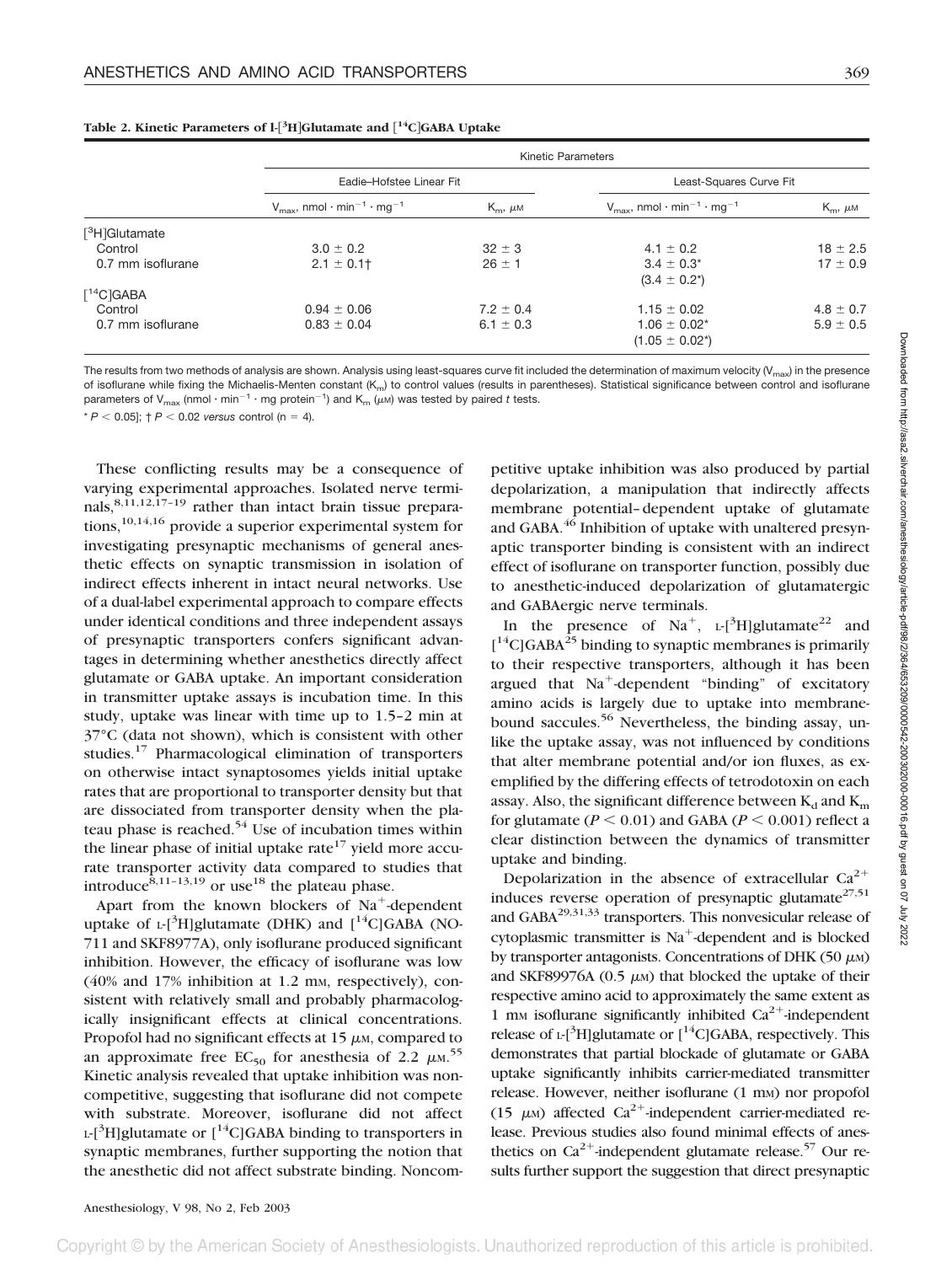

Fig. 3. Binding of  $L$ <sup>[3</sup>H]glutamate (*A*) and  $\left[$ <sup>14</sup>C]GABA (*B*) to rat cortical synaptic membranes expressed as percentage of  $+Na^+$ **control. Binding was displaced by varying concentrations of** unlabeled amino acids in the presence (120 mm NaCl) or ab**sence (120 mM ChCl) of Na**-**. Control binding in the absence of Na**- **(----) was not significantly displaced by unlabeled amino** acids  $(n = 4)$ .

transporter modulation is not involved in the actions of these anesthetics.

Currently, five mammalian glutamate  $(EAAT1-5)^{58}$  and four GABA (GAT1-3 and betaine GAT  $[BGT]-1$ )<sup>3</sup> transporters have been described. These transporter subtypes have distinct cellular (neurons, glia) and regional (cortex, cerebellum, *etc.*) distributions. By using the radiolabeled substrates  $L^{3}H$ ]glutamate and  $[14C]GABA$ , all as-

sociated transporter subtypes are utilized in uptake, binding, and release assays of transporter function. The homogenization procedure used to isolate nerve endings also produces glial fragments with densities and sedimentation properties similar to synaptosomes.<sup>59</sup> The steps taken to enrich synaptosomes do not altogether remove glial membranes from the preparation.<sup>20</sup> Nevertheless, glial membranes are incapable of sequestering radiolabeled substrates to the same extent as active transport, rendering synaptosomal uptake an exclusive measure of neuronal transporter activity. However, the binding sites available to  $L^{-3}H$ ]glutamate and  $[14C]GABA$ in synaptic membrane preparations, although mainly neuronal, contain both neuronal and glial amino acid



**Fig. 4. Effects of anesthetics and other drugs on the binding of L-[3 H]glutamate (***A***) and [14C]GABA (***B***) to rat cortical synaptic** membranes.  ${}^*P$  < 0.05,  ${}^*P$  < 0.01 *versus* control (n = 3–7).

Anesthesiology, V 98, No 2, Feb 2003

ociety of Anesthesiologists nauthorized reproduction of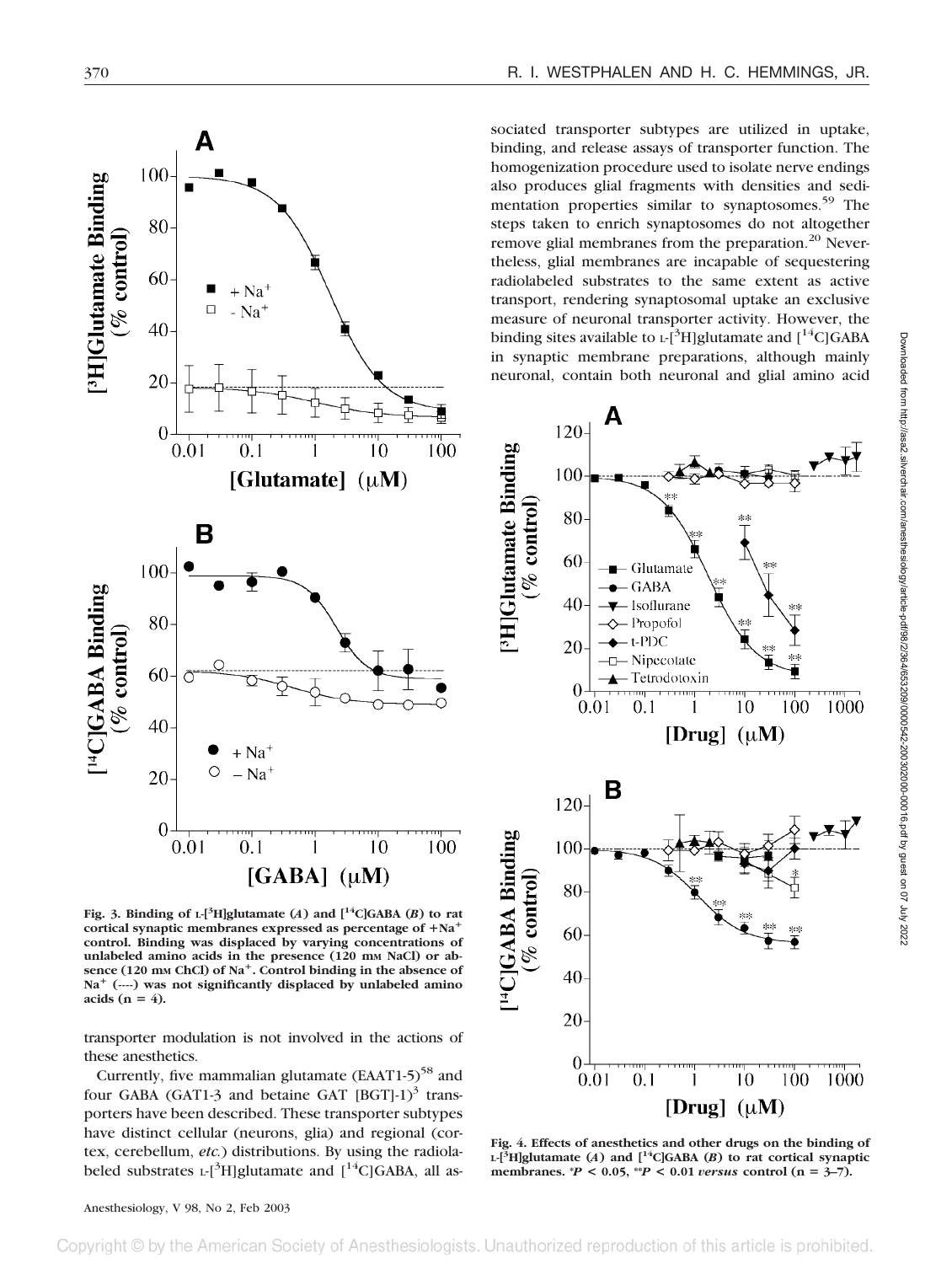

**Fig. 5. Carrier-mediated release of L-[3 H]glutamate and [ 14C]GABA from superfused synaptosomes. Release was induced by depolarization with a 3-min pulse of 30 mM KCl in the absence of extracellular Ca2**-**. Calcium-independent release of L-[3 H]glutamate and [14C]GABA was performed in the absence** (control) and presence of 1 mm isoflurane,  $15 \mu$ m propofol,  $50 \mu$ m **DHK, or 0.5 M SKF89776A (SKF). \****P* **< 0.05, \*\****P* **< 0.01** *versus* **control**  $(n = 4-27)$ .

transporter subtypes. The radiolabeled amino acids are common substrates for their respective transporter subtypes and are therefore available for displacement by potentially selective and nonselective competitors. Since direct effects of anesthetics were not found for any parameter of transporter function in cerebral cortex, investigation of possible regional variations in effects was not undertaken.

Given the lack of direct effects of isoflurane and propofol on transporter function observed in this study, it is unlikely that the presynaptic effects of these anesthetics on glutamate release from rat cerebrocortical synaptosomes<sup>57</sup> are due to effects on transport, as suggested previously.12 This does not rule out a possible role for anesthetic actions on transport in glia<sup>13</sup> in mediating the effects of anesthetics on transmitter efflux from brain slices, $10,12$  which is the sum of multiple direct and indirect synaptic and nonsynaptic actions.<sup>60</sup>

A direct transporter interaction cannot be inferred merely from inhibition of transport. In this study, transport inhibition was demonstrated both directly (by substrate and nonsubstrate competition) and indirectly (by partial depolarization), hindering an accurate determination of the site of action from a finding of transport inhibition alone. Isoflurane inhibited glutamate and GABA uptake by a noncompetitive mechanism, as did partial depolarization, which suggests an indirect effect by isoflurane on ion gradients that power glutamate uptake. The consequences of transporter inhibition for

synaptic transmission are difficult to infer since alterations in transporter function may not correlate directly with strength of synaptic transmission. The effects of transporter activity on low-frequency excitatory postsynaptic potentials or inhibitory postsynaptic potentials depend on the density, location, and affinity of the carriers, as well as factors related to the sites and amount of transmitter release. $61$  For example, glutamate pyruvate transaminase used to mimic increased glutamate uptake and reduce the amount of glutamate within the synaptic cleft increased synaptic strength.<sup>62</sup>

In summary, neither isoflurane nor propofol, at clinically relevant concentrations, had substantial effects on synaptosomal uptake, synaptic membrane binding, or  $Ca^{2+}$ -independent reverse transport of L-[<sup>3</sup>H]glutamate or  $[14C]GABA$ . Thus, it is unlikely that presynaptic neuronal transporters of the principle excitatory and inhibitory central nervous system transmitters represent important anesthetic targets.

#### **References**

1. MacIver MB: General anesthetic actions on transmission at glutamate and GABA synapses, Anesthesia: Biological Foundations. Edited by Biebuyck JF, Lynch C III, Maze M, Saidman LJ, Yaksh TL, Zapol WM. New York, Lippincott– Raven, 1997, pp 277–86

2. Franks NP, Lieb WR: Molecular and cellular mechanisms of general anesthesia. Nature 1994; 367:607–13

3. Kwan P, Sills GJ, Brodie MJ: The mechanisms of action of commonly used antiepileptic drugs. Pharm Ther 2001; 90:21–34

4. Robinson MB, Hunter-Ensor M, Sinor J: Pharmacologically distinct sodiumdependent L-[<sup>3</sup>H]glutamate transport processes in rat brain. Brain Res 1991; 544:196–202

5. Diamond JS, Jahr CE: Transporters buffer synaptically released glutamate on a submillisecond time scale. J Neurosci 1997; 17:4672–87

6. Tong G, Jahr CE: Block of glutamate transporters potentiates postsynaptic excitation. Neuron 1994; 13:1195–203

7. Roepstorff A, Lambert JDC: Comparison of the effect of the GABA uptake blockers, tiagabine and nipecotic acid, on inhibitory synaptic efficacy in hippocampal CA1 neurones. Neurosci Lett 1992; 146:131–4

8. Mantz J, Lecharny JB, Laudenbach V, Henel D, Peytavin G, Desmonts JM: Anesthetics affect the uptake but not the depolarization-evoked release of GABA in rat striatal synaptosomes. ANESTHESIOLOGY 1995; 82:502–11

9. Cutler RW, Dudzinski DS: Effect of pentobarbital on uptake and release of [<sup>3</sup>H]GABA and [<sup>14</sup>C]glutamate by brain slices. Brain Res 1974; 67:546 - 8

10. Liachenko S, Tang P, Somogyi G, Xu Y: Concentration-dependent isoflurane effects on depolarization-evoked glutamate and GABA outflows from mouse brain slices. Br J Pharmacol 1999; 127:131–8

11. Sugimura M, Kitayama S, Morita K, Irifune M, Takarada T, Kawahara M, Dohi T: Effects of volatile and intravenous anesthetics on the uptake of GABA, glutamate and dopamine by their transporters heterologously expressed in COS cells and in rat brain synaptosomes. Tox Lett 2001; 123:69–76

12. Larsen M, Hegstad E, Berg-Johnsen J, Langmoen IA: Isoflurane increases the uptake of glutamate in synaptosomes from rat cerebral cortex. Br J Anaesth 1997; 78:55–9

13. Miyazaki H, Nakamura Y, Arai T, Kataoka K: Increase of glutamate uptake in astrocytes. ANESTHESIOLOGY 1997; 86:1359–66

14. Minchin MC: The effect of anesthetics on the uptake and release of gamma-aminobutyrate and D-aspartate in rat brain slices. Br J Pharmacol 1981; 73:681–9

15. Berl S, Getzow JJ, Nicklas WJ, Mahendran C: Effect of halogenated hydrocarbons on synaptosomal uptake and release of neurotransmitters. Prog Clin Biol Res 1979; 27:135–49

16. Kendall TJ, Minchin MC: The effects of anesthetics on the uptake and release of amino acid neurotransmitters in thalmic slices. Br J Pharmacol 1982; 75:219–27

17. Nicol BN, Rowbotham DJ, Lambert DG: Glutamate uptake is not a major target site for anaesthetic agents. Br J Anaesth 1995; 75:61–5

18. Vinje ML, Moe MC, Val ET, Berg-Johnsen J: The effect of sevoflurane on glutamate release and uptake in rat cerebrocortical presynaptic terminals. Acta Anesthesiol Scand 2002; 46:103–8

19. Larsen M, Haugstad TS, Berg-Johnsen J, Langmoen IA: Effect of isoflurane